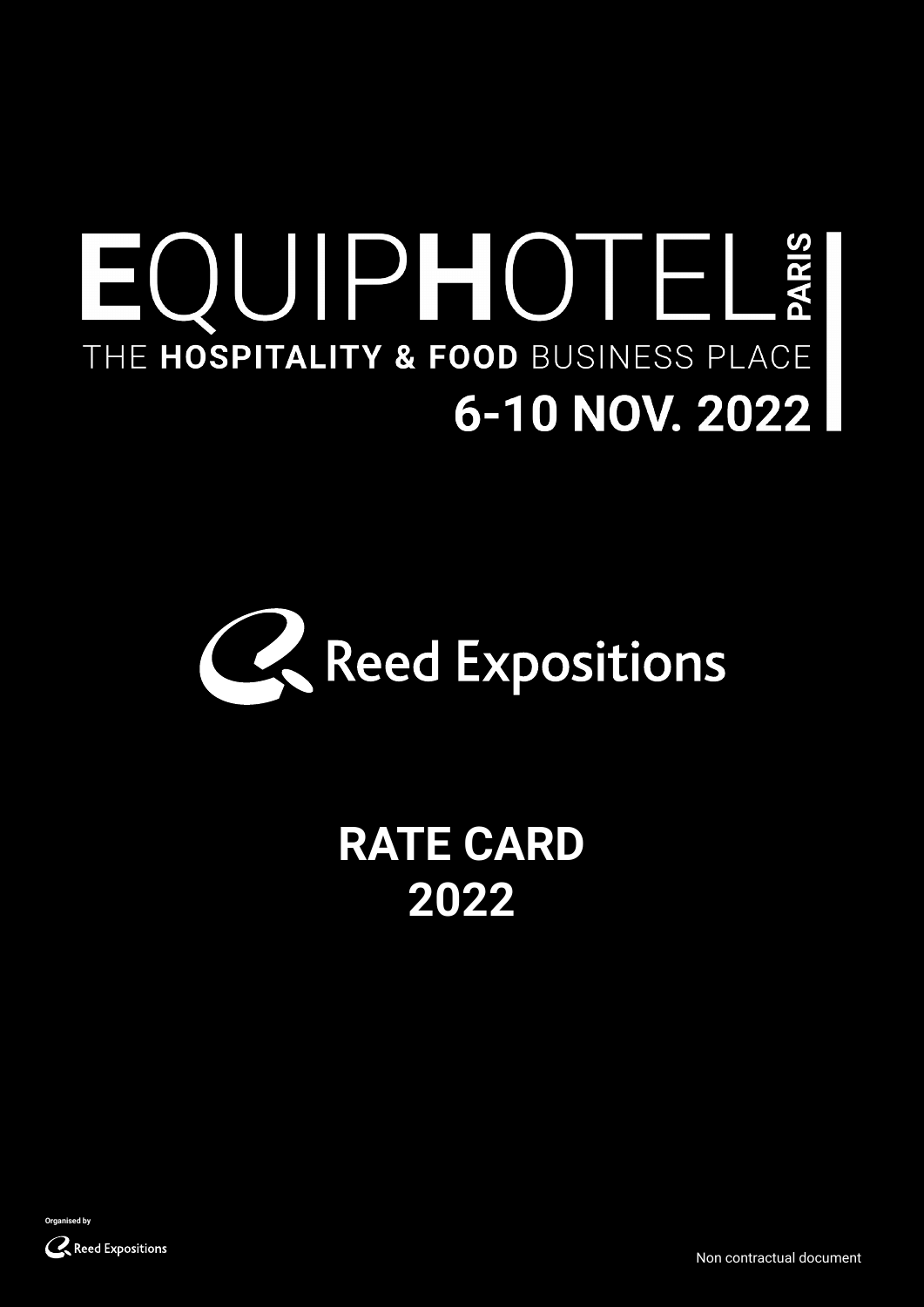### **REGISTRATION PACK (Mandatory)**

| V(         |   |
|------------|---|
| <b>OUR</b> | ۰ |

Includes: a sign on the ground, in the aisle, with your booth number. Partitions not included. Select your price: depending on your type of space and your registration date

|                                                                                           |                             | <b>VISIBILITY</b><br>registration |
|-------------------------------------------------------------------------------------------|-----------------------------|-----------------------------------|
| Listing in the official catalogue                                                         |                             |                                   |
| Club Badges giving access to the VIP                                                      |                             | 10                                |
| Smartphone app badge scanner<br>(To be requested in your exhibitor space)                 |                             | Non customizable                  |
| <b>Access to e-invitations</b>                                                            |                             |                                   |
| <b>Personalised exhibitor badges</b>                                                      |                             |                                   |
| Participation in the innovation course                                                    |                             | 3 products max.                   |
| Presentation of your products on www.equiphotel.com                                       |                             | 3 products max.                   |
| <b>Communication pack</b><br>(electronic stamp + banner + signature)                      |                             |                                   |
| Your press kit distributed to journalists in the Press Club                               |                             |                                   |
| Your press release on www.equiphotel.com<br>(press room and on your company presentation) |                             |                                   |
| Company profile on www.equiphotel.com                                                     |                             |                                   |
| Insurance<br>(see Articles 18-20 of the Exhibition Regulations)                           |                             |                                   |
| <b>Administration fee</b>                                                                 |                             |                                   |
|                                                                                           | * Same price as 2018 & 2020 | € 995 excl. VAT                   |

|                      |              | <b>PERIOD</b>       |                                        |                                        |                    |  |  |
|----------------------|--------------|---------------------|----------------------------------------|----------------------------------------|--------------------|--|--|
|                      |              | <b>EARLY BOOK 1</b> | <b>EARLY BOOK 2</b>                    | <b>EARLY BOOK 3</b>                    | <b>OVER RATES</b>  |  |  |
| Price rates /<br>sqm | Surface area | Until 16/07/2021    | From<br>17/07/2021<br>to<br>04/02/2022 | From<br>04/02/2022<br>to<br>03/06/2022 | From<br>04/06/2022 |  |  |
| <b>STANDARD</b>      | $<$ 120 sqm  | € 335 excl. VAT*    | € 355 excl. VAT*                       | $\epsilon$ 377 excl.VAT                | € 397 excl. VAT    |  |  |
|                      | $>120$ sqm   | € 309 excl.VAT*     | € 329 excl. VAT*                       | $\epsilon$ 347 excl.VAT                | € 367 excl. VAT    |  |  |
|                      |              |                     |                                        |                                        |                    |  |  |
| <b>PREMIUM*</b>      | $<$ 120 sqm  | € 352 excl. VAT*    | € 373 excl. VAT*                       | € 396 excl. VAT                        | € 417 excl. VAT    |  |  |
|                      | $>120$ sqm   | € 325 excl. VAT*    | € 340 excl. VAT*                       | € 368 excl. VAT                        | € 378 excl. VAT    |  |  |
|                      |              |                     |                                        |                                        |                    |  |  |
| <b>PREMIUM**</b>     | $<$ 120 sqm  | € 369 excl. VAT*    | € 391 excl. VAT*                       | $£$ 415 excl.VAT                       | $£$ 437 excl. VAT  |  |  |
|                      | $>120$ sqm   | € 340 excl. VAT*    | € 360 excl. VAT                        | € 383 excl. VAT                        | € 399 excl. VAT    |  |  |
|                      |              |                     |                                        |                                        |                    |  |  |
| <b>PREMIUM***</b>    | $<$ 120 sqm  | € 385 excl. VAT*    | € 408 excl. VAT*                       | $\epsilon$ 434 excl. VAT               | € 457 excl. VAT    |  |  |
|                      | $>120$ sqm   | € 356 excl.VAT*     | € 370 excl. VAT*                       | € 401 excl. VAT                        | € 414 excl. VAT    |  |  |



### **SPACE**

\* Same price as 2020

If you have exhibited in 2016 and 2018, we would like to thank you for your loyalty. We offer you a 4% discount on the bare space rate until the 4th of February 2022 (applicable on the standard rate).

### **OUR DISCOVER+ SUBSCRIPTION OFFER on eh! Online (Mandatory)**

Supplier profile Product sheet Updating your profile Contact request notifications Dedicated account manager

**SUBSCRIPTION PRICE** 



### **BARE** space